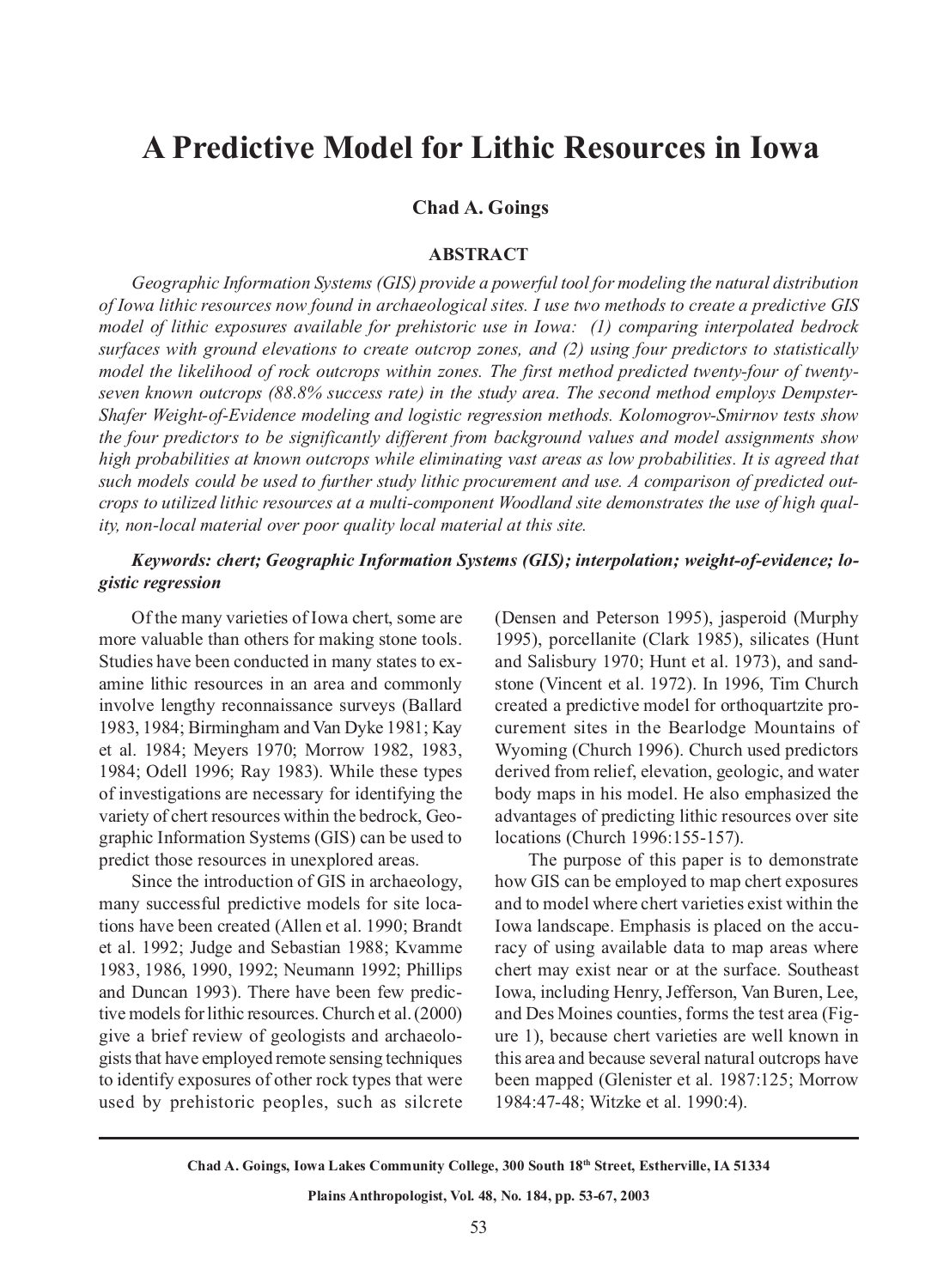

Figure 1. Map showing the location of the five counties used as a study area.

#### **BEDROCK GEOLOGY AND LITHIC RESOURCES**

Southeastern Iowa chert varieties occur in bedrock formations, in glacial till, and as stream gravel. The study area lies within two physiographic regions of Iowa: the Southern Iowa Drift Plain and the Mississippi Alluvial Plain (Prior 1991). The Southern Iowa Drift Plain is a dissected landscape composed mostly of loess-covered, Pre-Illinoisan glacial drift. Drainages are fairly well developed and occasionally expose the bedrock of the area. The Mississippi Alluvial Plain consists of the alluvial valley of the Mississippi River. Common landforms in this region are floodplains, terraces, and benches.

Most of the bedrock of southeast Iowa was formed during the Mississippian Period. Vast bodies of water transgressed and regressed over the area during this period. The sedimentary rocks deposited demonstrate a regional dipping trend from the Wisconsin Dome to the Forest City Basin in southwest Iowa and from the Wisconsin Dome to the Illinois Basin in southern Illinois. The Mississippi River trends along a northnortheast structural saddle, which separates these two basins. There are several

small northwest trending anticlines crosscutting regional trends (Bill J. Bunker, personal communication 2002). The marine environment predominantly produced limestone, but dolomite and chert are also associated with many of the Mississippian formations (Anderson 1998:180). Some non-chert formations of the Pennsylvanian and Devonian periods are also found in southeast Iowa; however, the chert-bearing formations of interest here are Mississippian in age (Table 1).

The Wassonville Formation consists of cherty dolomite. It is the oldest formation of interest in this study. Two chert varieties are found within this formation: Wassonville fossiliferous and Wassonville mottled chert (Morrow 1984:11). These cherts are thought to have been used prehistorically near outcrop zones, but were not used

| <b>Formation</b>         | Age                  | <b>Dominant Lithology</b> | Unconformity |
|--------------------------|----------------------|---------------------------|--------------|
| "St. Louis"              | Middle Mississippian | Dolomite and Limestone    | Yes          |
| Salem (formerly Spergen) | Middle Mississippian | Limestone                 | Yes          |
| Warsaw                   | Middle Mississippian | Dolomite and Shale        | Yes          |
| Keokuk                   | Middle Mississippian | Limestone                 | No           |
| Burlington               | Middle Mississippian | Limestone                 | No           |
| Wassonville              | Lower Mississippian  | Dolomite                  | No           |

#### **Table 1. Chert-bearing formations used in this study (adapted from Anderson 1998).**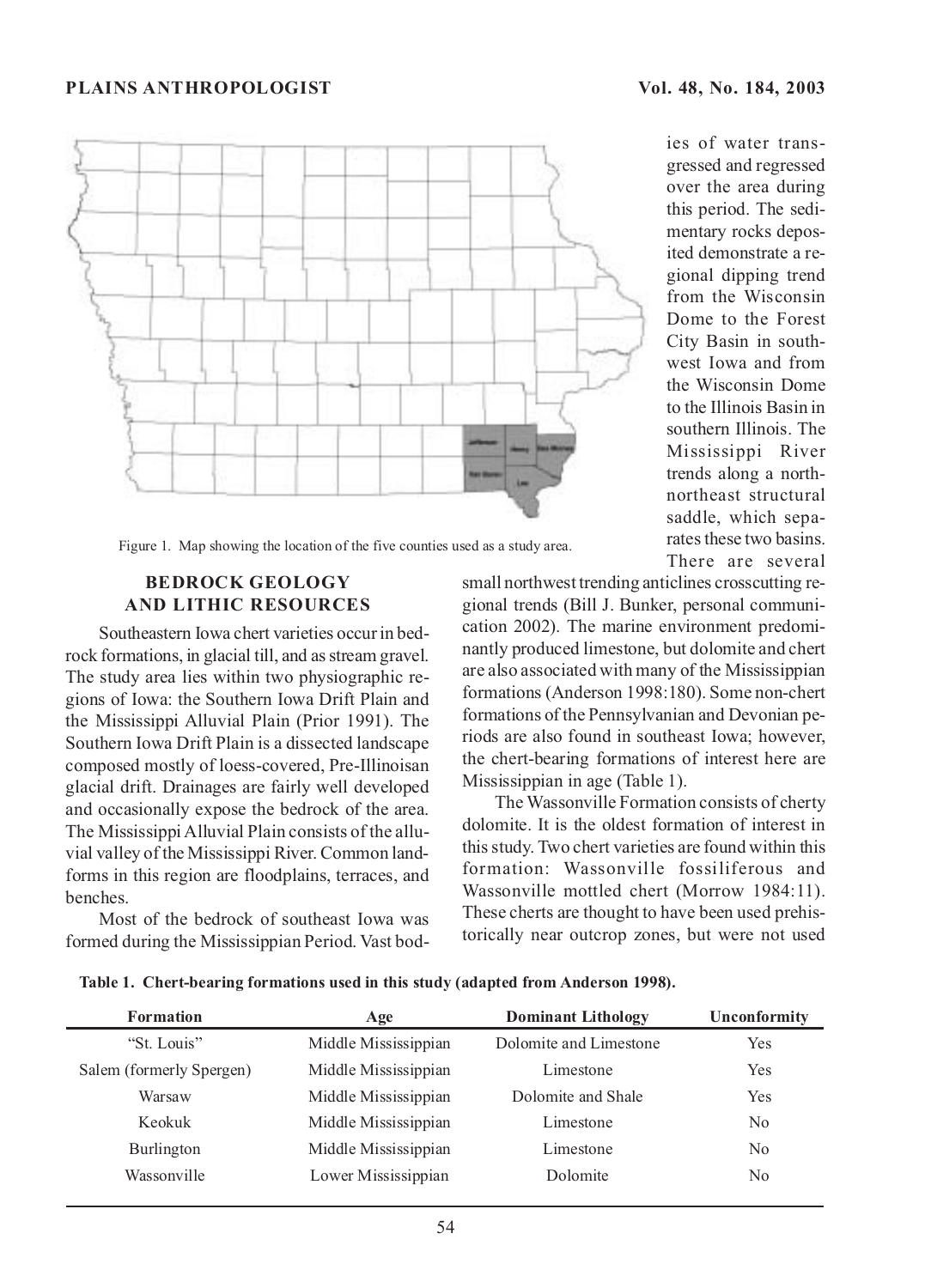when more favorable chert was available (Morrow 1994a:123).

The Burlington Formation underlies the Keokuk Formation and is stratigraphically above the Wassonville Formation. It is composed primarily of limestone and ranges from twelve to twentyfour meters in thickness (Morrow 1984:6). The lower portion, which is called the Dolbee Creek Member, exhibits limestone with sporadic nodules of chert. A middle portion termed the Haight Creek Member is mostly dolomite with interbedded limestone and a high occurrence of bedded and nodular chert (Anderson 1998:193). This middle unit is commonly the most massive with a maximum thickness of around twelve meters (Morrow 1984:6). The highest unit, the Cedar Fork Member, is made up of limestone, and does not contain as much chert as the lower portion. All of the units contribute to what are known as Burlington cherts, which are generally regarded as being of high knapping quality. They form many Burlington varieties, commonly termed Burlington mottled white, Burlington mottled gray and tan, and Burlington fossiliferous chert (Morrow 1984:19).

The Keokuk Formation is stratigraphically below the Warsaw Formation and above the Burlington Formation. It consists of limestone beneath dolomites and shale. Chert can be found in the form of beds or nodules throughout this formation, and it can be as thick as twenty-four meters (Morrow 1984:7). The chert found in this formation is called Keokuk chert and is commonly considered to be a fairly good raw material.

The Warsaw Formation consists of lower geode-bearing dolomites and shale and an upper portion of shale (Anderson 1998:198). Chert is found in the form of nodules and has been classified as Warsaw chalcedonic chert. This chert is commonly translucent and waxy in appearance, making it easily recognizable (Morrow 1994b:4). Prehistoric use of Warsaw chalcedonic chert was common.

The Salem and Sonora formations unconformably overlie the Warsaw Formation; together they were once referred to as the Spergen Formation. The Salem Formation consists mostly of dolomite and green shale. The Sonora Formation contains sandstone that commonly grades laterally into the Salem (Morrow 1994b:4). Chert is likely to appear in the Salem Formation and is called Salem chert.

Finally, the "St. Louis" Formation occurs unconformably on top of the Salem, Warsaw, or Keokuk formations. This formation has not been formally correlated with the type St. Louis of Missouri; therefore, the formation is placed in quotation marks (Anderson 1998:199). The "St. Louis" Formation consists of siltstone, sandstone, dolomite and limestone. It contains tabular and bedded chert, which is referred to as Croton tabular chert named for the Croton Member of the "St. Louis" Formation. This chert was once thought to be in the Warsaw Formation, and was known as Warsaw tabular chert or Warsaw banded chert. A chalcedonic chert similar to Warsaw chalcedonic is found in the "St. Louis" Formation in southern Lee County and Missouri, but is more mottled and coarser-grained than Warsaw chalcedonic (Toby Morrow, personal communication 2002). Chert is also found in the form of nodules in this formation and is referred to as Verdi chert. This chert is named for the Verdi Member of the "St. Louis" Formation.

Of all the cherts in the region, Burlington is considered the best for many reasons. One is that it typically has a knapping quality that is equal to or surpasses other cherts in the region. Second, it generally is found as large nodules or in thick nodular beds. Other cherts in the region tend to be in smaller pieces making them more difficult to work with. Finally, there is a much greater volume of Burlington chert near exposures when compared to other cherts of the region. The ratio of chert to limestone is lower in Wassonville, Warsaw and Verdi exposures (Toby Morrow, personal communication 2002).

## **GIS MODEL 1: A DETERMINISTIC APPROACH BASED ON PROJECTED OUTCROP ELEVATIONS**

The 1:24,000 Digital Elevation Models (DEMs) for the study area were obtained from the United States Geological Survey (USGS) via the Internet. A resolution of thirty meters was chosen because not all DEMs are available in ten-meter resolution. Using IDRISI software (Eastman 1999), these DEMs were concatenated into a single DEM (Figure 2). The Iowa Geological Survey Bureau manages a Natural Resources Geographic Infor-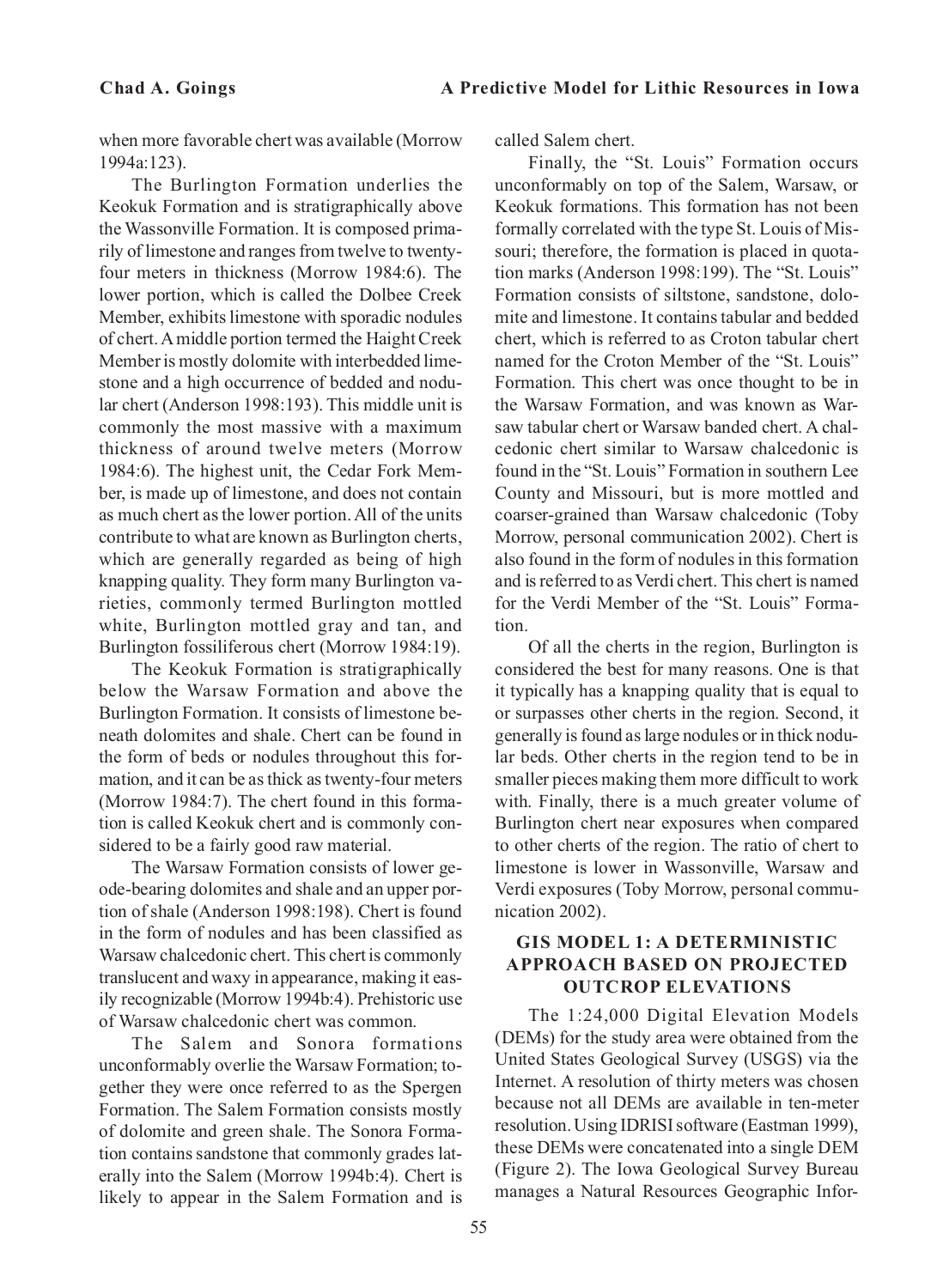

Figure 2. The concatenated USGS Digital Elevation Model (DEM) at a 30-meter resolution covering the study area in southeast Iowa.

mation System (NRGIS) for the Iowa Department of Natural Resources. The NRGIS web site contains many geographic data sets for the state of Iowa that can be downloaded and used in a GIS (http:// samuel.igsb.uiowa.edu/nrgis/gishome.htm). The Geological Survey Bureau also has available a Geological Sample (GEOSAM) database that contains stratigraphic information from thousands of sampling points across the state (http:// gsbdata.igsb.uiowa.edu/geosam/). The samples were taken primarily from water wells, but also oil test sites, research cores, mines, quarries, and outcrops.

Strip logs contain stratigraphic information recorded at well locations. The strip logs in the study area were examined using a script created in Environmental Systems Research Institute's (ESRI) ArcView GIS. The script was developed by the Iowa Geological Survey Bureau and allows the user to click on a well to produce the associated strip log. However, not all wells have strip logs available or contain legible data. Of the 3,088 wells located in the five counties, 640 have useable strip logs. Absolute elevations were calculated for the upper contact of every chert-bearing formation encountered in each strip log. This was done by subtracting the contact depth from the surface elevation of the well. A spreadsheet was made that contained the calculated elevations and the Universal Transverse Mercator (UTM) coordinates obtained from the GEOSAM well database for each well point.

In ESRI's Arc-Map, an extension called Geostatistical Analyst was used to explore the elevation point data. Histograms were examined to determine that the data were normally distributed, because the kriging procedure assumes a normal distri-

bution. Trends in the data were explored and outliers were detected and investigated. Through these methods there was an occasional error detected in calculated elevations and the error was corrected. Upon examining the elevation data for the various formations, a northeast to southwest trend was observed for all six. Therefore, the data were not isotropic (i.e., not having the same variance in all directions). This is to be expected since the regional dipping trend for these formations is generally to the southwest. Using Golden Software's Surfer program, kriging interpolation was then employed to create surfaces for the various formations. This was done using the X, Y coordinates and the elevation data from the spreadsheets. In the interpolation procedures, an anisotropic ellipse was used to give more consideration to points with less variance in the northwest to southeast direction.

A ten percent random sample of points was left out of the interpolation as a test to compare interpolated values to known values. The surfaces were created at the same resolution and covered the same geographic space as the concatenated USGS DEM. Surfaces were created for the following chert-bearing formations: Wassonville, Burlington, Keokuk, Warsaw, Salem, and "St. Louis," and these surfaces were imported into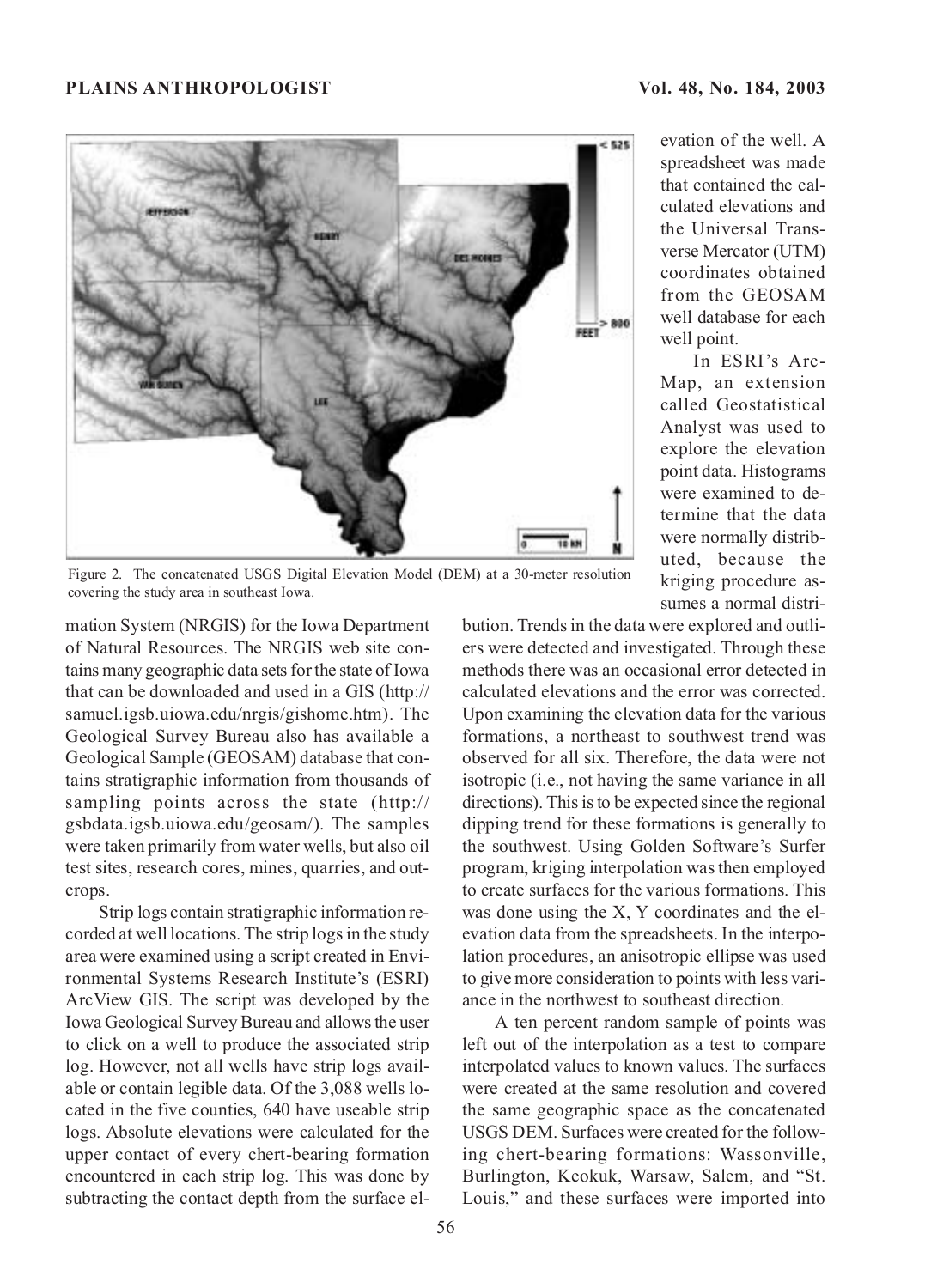#### **Chad A. Goings A Predictive Model for Lithic Resources in Iowa**



Figure 3. Relationship of the deterministic model outcrop zones to known outcrops.

IDRISI. Each formation surface was compared to the DEM to identify those areas where the interpolated formation elevations were *greater than or equal to* the ground surface elevations. These areas represent predicted outcrop zones and are depicted in Figure 3. Thus, this model is deterministic in the sense that it determines where chert-bearing formations are in relation to ground surface elevations.

# **TESTING THE DETERMINSITIC MODEL**

Table 2 demonstrates the accuracy of the deterministic method based on twenty-seven known outcrops and the random test points. Twenty-four of the twenty-seven were found to be within predicted outcrop zones for an overall success rate of 88.8%. The Cedar Fork Type Locality for the Burlington Formation as well as two known Warsaw chert outcrops were not found to be in the predicted outcrop zone. This is most likely due to errors in the interpolated surface at these locations. A spatial examination of the test point errors revealed that larger errors occurred where there were less surrounding well points from which to interpolate. This is to be expected since there is commonly less variance between points close to each other and more variance between points of a greater distance. For example, there were very few well points to interpolate from in northeastern Lee County. This area is therefore more susceptible to errors than areas with more well point locations.

#### **GIS MODEL 2: PREDICTIONS BASED ON STATISTICAL CORRELATIONS**

A second approach to outcrop delineation was attempted based on statistical correlations of common physiographic features of the region. Four predictors, depth to bedrock, slope, distance from streams, and relief were used in this model.

First, it is assumed that as the depth to bedrock increases, the likelihood of a rock outcrop de-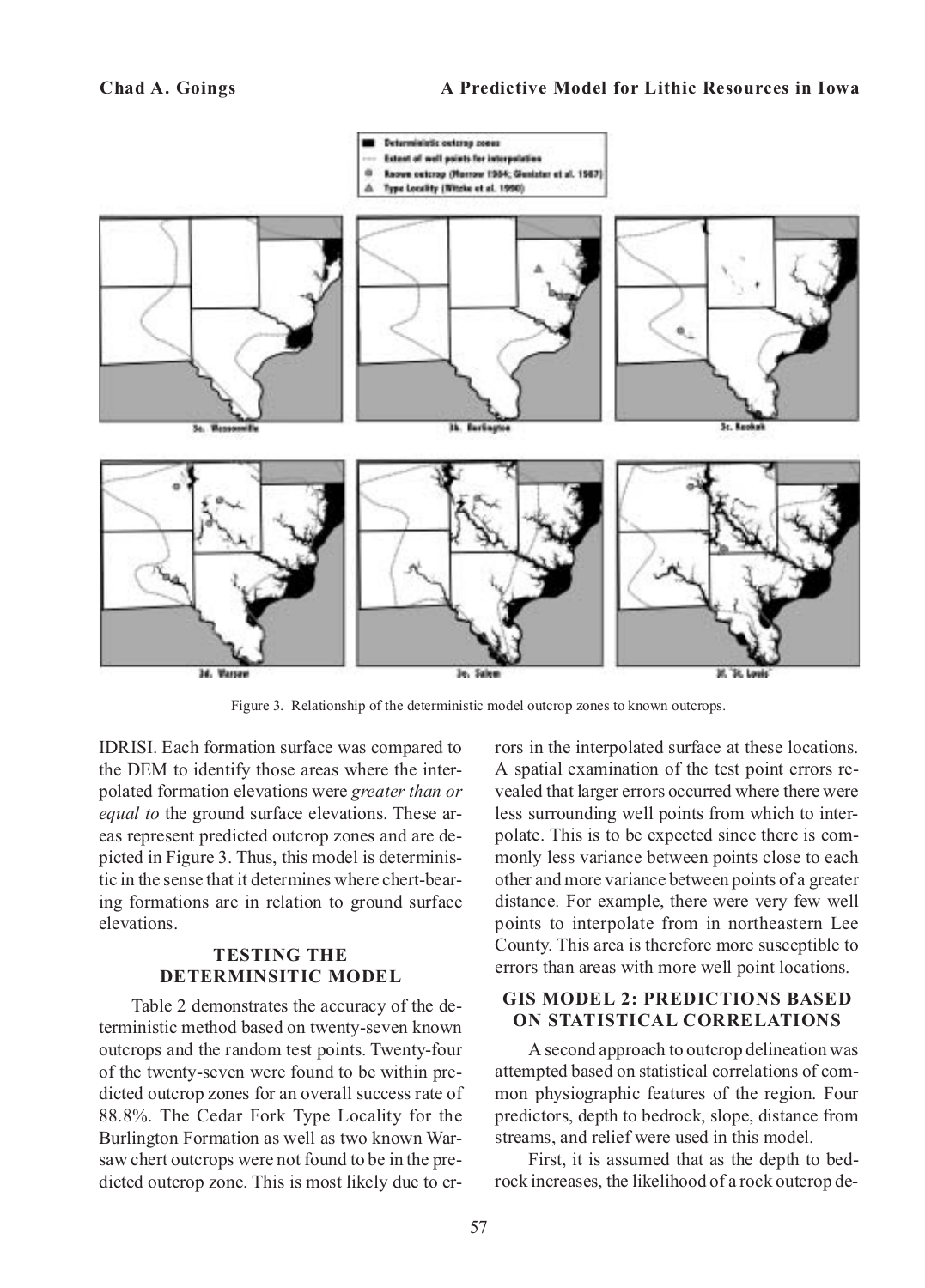| <b>Formation</b> | Number of<br>Wells Used in<br>Interpolation | <b>Number of Wells</b><br><b>Tested in</b><br>Interpolation | Average<br>Interpolated<br>Error(m) | Interpolation<br>Std. D. (m) | <b>Predicted</b><br><b>Outcrop Zone</b><br>and % correct |
|------------------|---------------------------------------------|-------------------------------------------------------------|-------------------------------------|------------------------------|----------------------------------------------------------|
| Wassonville      | 207                                         | 23                                                          | 0.71                                | 3.54                         | Figure $3a(100)$                                         |
| Burlington       | 403                                         | 44                                                          | 0.33                                | 10.45                        | Figure $3b(91)$                                          |
| Keokuk           | 346                                         | 38                                                          | 1.37                                | 6.95                         | Figure 3c $(100)$                                        |
| Warsaw           | 256                                         | 28                                                          | 1.16                                | 6.4                          | Figure 3d $(66)$                                         |
| Salem            | 107                                         | 11                                                          | 5.43                                | 6.86                         | Figure 3e $(100)$                                        |
| "St. Louis"      | 213                                         | 23                                                          | 0.52                                | 5.82                         | Figure 3f $(100)$                                        |

**Table 2. Testing the deterministic model.**

creases. A depth to bedrock surface was interpolated for the study area using the same method used in GIS Model 1 (Figure 4a). It proved to be easier to interpolate relatively flat bedrock surfaces than the thickness of Quaternary deposits. This is because glacial, wind and fluvial deposits and their subsequent erosion are more complex than solidified marine deposits. The surface was based on 1,922 wells where bedrock depth was recorded.

Second, it is assumed that as slope increases so does the probability of a rock outcrop due to erosion. A slope as percent grade image was cre-



Figure 4. Images of the four predictors used.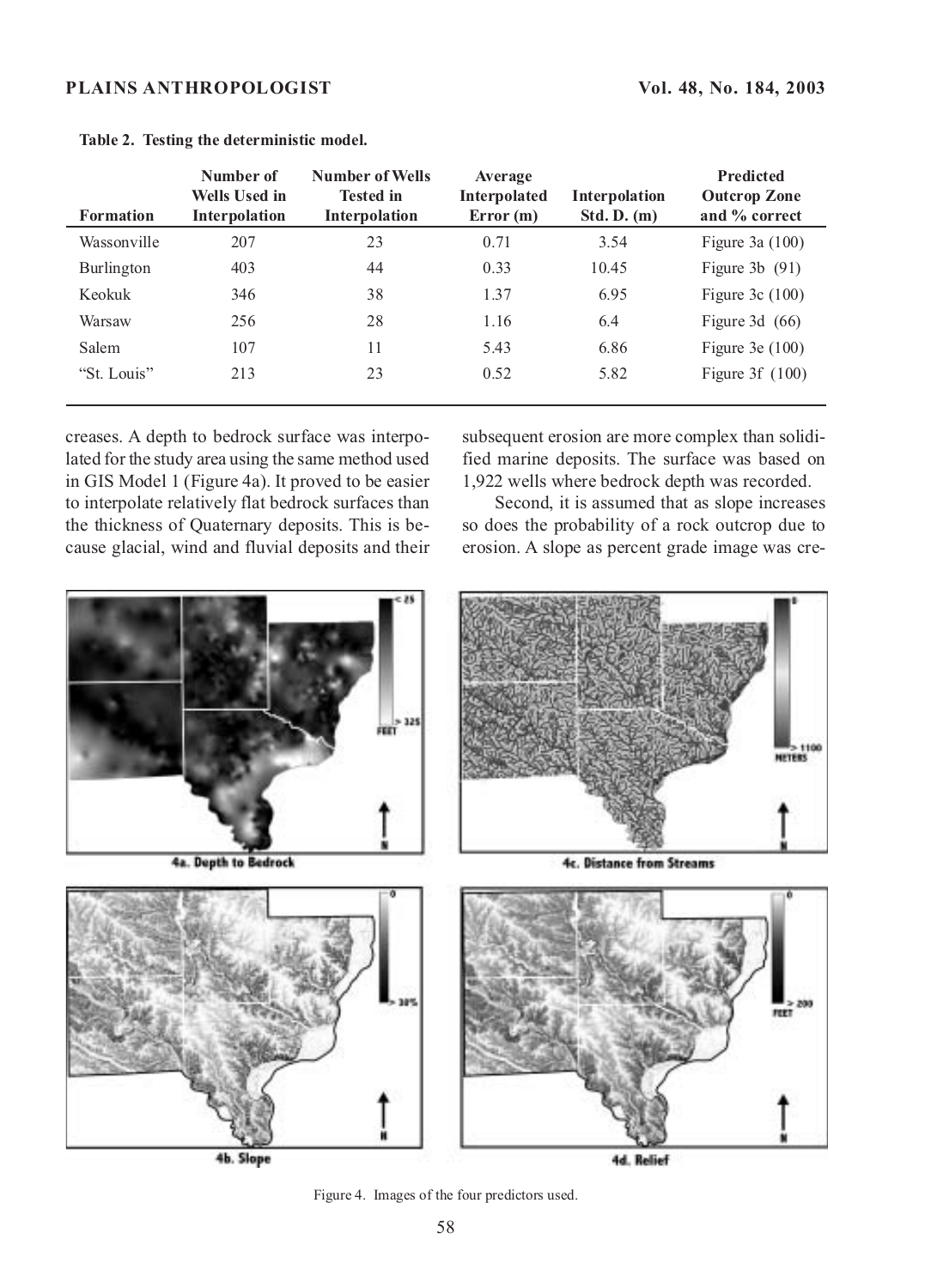ated from the DEM using IDRISI (Figure 4b).

Third, as the distance from streams increase, the chance of a rock outcrop probably decreases. Although slopewash and mass wasting of hill slopes can expose bedrock, it is streams that have dissected that Quaternary mantle that once covered all of Iowa's sedimentary rock. The county stream data from the NRGIS web site and the *Distance* module in IDRISI were used to create an image was that showed distance in meters from streams in the five counties (Figure 4c).

Finally, it is assumed that areas of high relief are more likely to contain rock outcrops than areas of low relief. Two filters were run using a 7x7 kernel that was passed over the entire DEM. One filter extracted the minimum values of the DEM and the other extracted the maximum values within the kernel. The minimum value image is then subtracted from the maximum value image to compute the amount of local relief within ninety meters of each grid location (Figure 4d).

A Two-Sample Kolomogrov-Smirnov test was calculated on each of the four predictor variables between twenty-nine known outcrops and 100 random points. All were significantly different from the background values ( $p < .0001$ ) demonstrating their utility. However, a correlation matrix revealed some redundancy between slope and relief with a Pearson's r of 0.89.

#### **Dempster-Shafer Weight-of-Evidence Model**

The first probability image was created using IDRISI's *Belief* module. It is based on Dempster-Shafer Weight-of-Evidence modeling and requires the input of assigned "probability" images, which, in reality, are merely images scaled to range between zero and one, with one being more favorable for the outcome being modeled. In order to convert the four predictor images into "probability" images the Fuzzy module in IDRISI was employed. A linear function was used on each image to create four new images scaled from zero to one. For example, the slope image shows a zero probability where the slope is zero and a probability of one where the slope is 100% or greater. Although most slopes in southeast Iowa are below 30%, it was noted that some reach close to 100% and this is why a value of 100% was chosen as the cutoff.

The *Belief* module was used to create a single image that portrays the probability of a rock outcrop based on the four predictors. This module requires that continuous images be entered that either support that an event will or will not occur. The slope and relief probability images were scaled so that as the numbers increase so does the likelihood of a rock outcrop, and the depth to bedrock and distance from stream images were scaled so that as the numbers increase there is a decreasing likelihood of a rock outcrop. The final *Belief* image is based on all four predictors and is a continuous image ranging from zero to one (Figure 5). In other words, wherever the image shows a value of one, then all four predictors are best met at that locus and a rock outcrop is likely if the predictor variables are accurately mapped and the zero-toone measurements are scaled appropriately. This result can be regarded as representing "the degree to which evidence provides concrete support for a hypothesis" (Eastman 1999:126).

#### **Logistic Regression Model**

In order to utilize a more objective statistical methodology, a logistic regression model was also generated. This model differs from other forms of regression in that the dependent variable is dichotomous (i.e., outcrop present versus outcrop absent). The regression is based on the four predictors used above. Twenty-nine known rock outcrops and a random sample of 100 background points not known as outcrops were generated in IDRISI and used as the dependent variable. Two additional known outcrop sites were added to this model that were not used to test the deterministic model because formation types were not known at these locations. Insightful Corporation's S-PLUS program was employed on the data extracted from IDRISI to perform the various statistical analyses, including the logistic regression and Kolomogrov-Smirnov tests. IDRISI's *Map Calculator* was then used to map the computed function as a probability of outcrop surface (Figure 6).

#### **TESTING THE STATISTICAL MODELS**

A layer of known outcrops was created in IDRISI (Figure 7). These areas were digitized as polygons from USGS 7.5-minute topographic maps and consist only of outcrop areas that were visited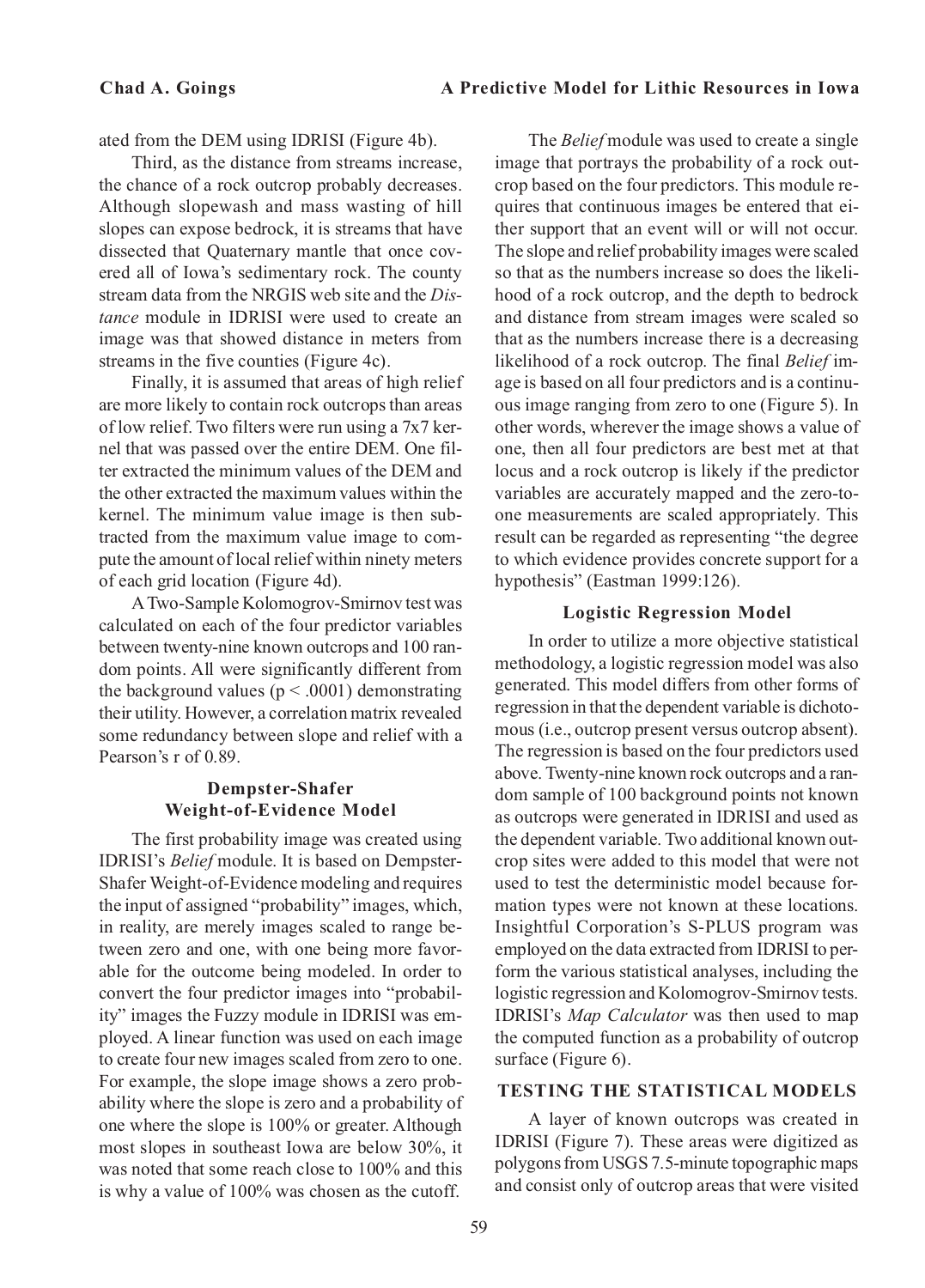

Figure 5. *Belief* probability image based on the four predictors.



Figure 6. Logistic regression probability image based on the four predictors.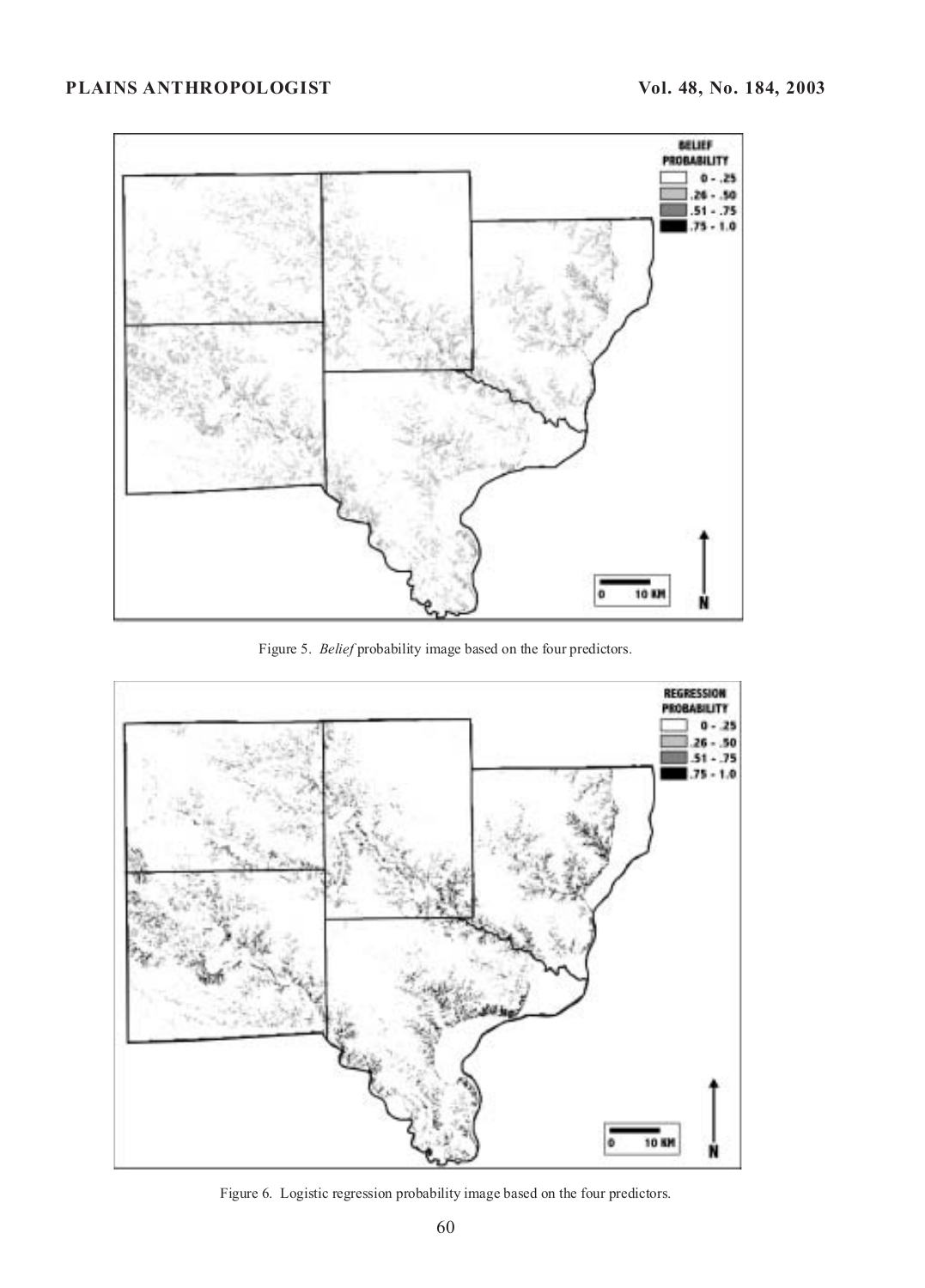

Figure 7. Map of digitized known outcrops.

in the course of this study and where the spatial extent of the outcrop was known. The *Belief* probability image was queried within these digitized outcrop areas to ascertain the nature of the predicted values. The 512 queried locations have a mean value of 0.73 (with a modal value of one), while the entire *Belief* image has a mean value of only 0.07 (and a modal value of zero; Figure 8a).

The logistic regression probability image was also queried using the known outcrops. This resulted in a mean value of 0.91 (modal value of one), while the entire probability image yielded a mean value of only 0.08 (modal value of zero; Figure 8b). These data, coupled with patterns apparent in Figures 5 and 6, suggest that the logistic regression model is much more robust.

# **13LE357: AN APPLIED EXAMPLE OF MODEL USE**

Phase II archaeological test excavations in the Montrose Bottom along the Mississippi River in Lee County by the Iowa Office of the State Archaeologist provided many multi-component sites from which this model could be applied (Artz et al. 1995). 13LE357 is one such site. The site is located on a Holocene-age terrace near the Mississippi River (Figure 9). This is a multi-component site with Early through Late Woodland artifacts recovered.

Arnold (1985), through his ethnographic studies in exploited ceramic resources, found that in order for a resource to be used efficiently it must be accessible within a one-day trip. He states that there are differences in threshold distances between sedentary (five kilometers to seven or eight kilometers) and non-sedentary populations (a maximum of thirty-five kilometers; Arnold 1985:34-35).

Rhode (1990) found that for hunter-gathers in the Great Basin food resources no greater than 100 kilometers from an inhabited area would be exploited, and most food resources would have been gathered from within a few kilometers.

A series of ten-kilometer buffer zones were placed around 13LE357 in an attempt to show distance to predicted outcrop zones that intersected high probabilities ( $\ge$ = .95) within the logistic regression image. It should be noted that these buffer zones extend into Illinois and Missouri, and these areas are not in the study area. However, the Mississippi River would have proven to be a major obstacle in lithic procurement and, therefore, Illinois source areas are not likely to have been a major resource for prehistoric people in Iowa. High probabilities for Keokuk, Warsaw, Salem, and "St. Louis" outcrop zones were within a ten-kilometer radius (Figure 9). The Warsaw, Salem, and "St. Louis" can be considered immediately local and the Keokuk is closer to ten kilometers away making it nonlocal. The Wassonville and Burlington predictions were up into Des Moines County designating them as nonlocal resources (Figure 9).

Keokuk, Warsaw, Salem and "St. Louis" chert varieties are of varying knapping quality, and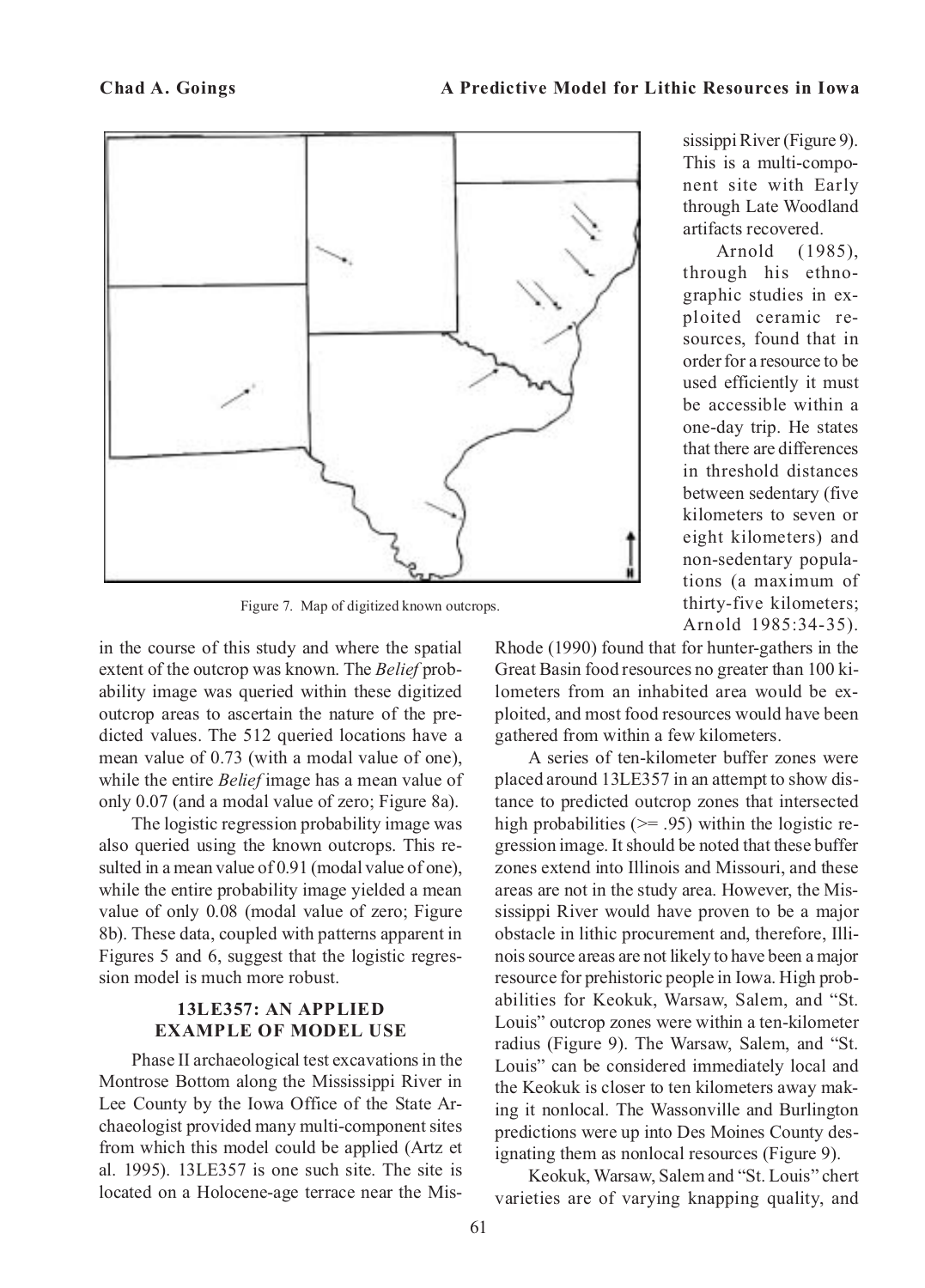

Figure 8. Histograms of the *Belief* and logistic regression probability images and probabilities at known outcrops.

Burlington varieties are considered superior for reasons mentioned previously. According to the predictions, the peoples at this site would have had to travel approximately twenty kilometers to encounter a Burlington bedrock source making it clearly nonlocal. As mentioned earlier, Wassonville cherts are thought to have been used near outcrop zones, but would have not been used when more favorable varieties such as Burlington or Keokuk were available. Even though Maynes Creek cherts are similar to Wassonville cherts, it seems likely that few, if any, Wassonville cherts would be en-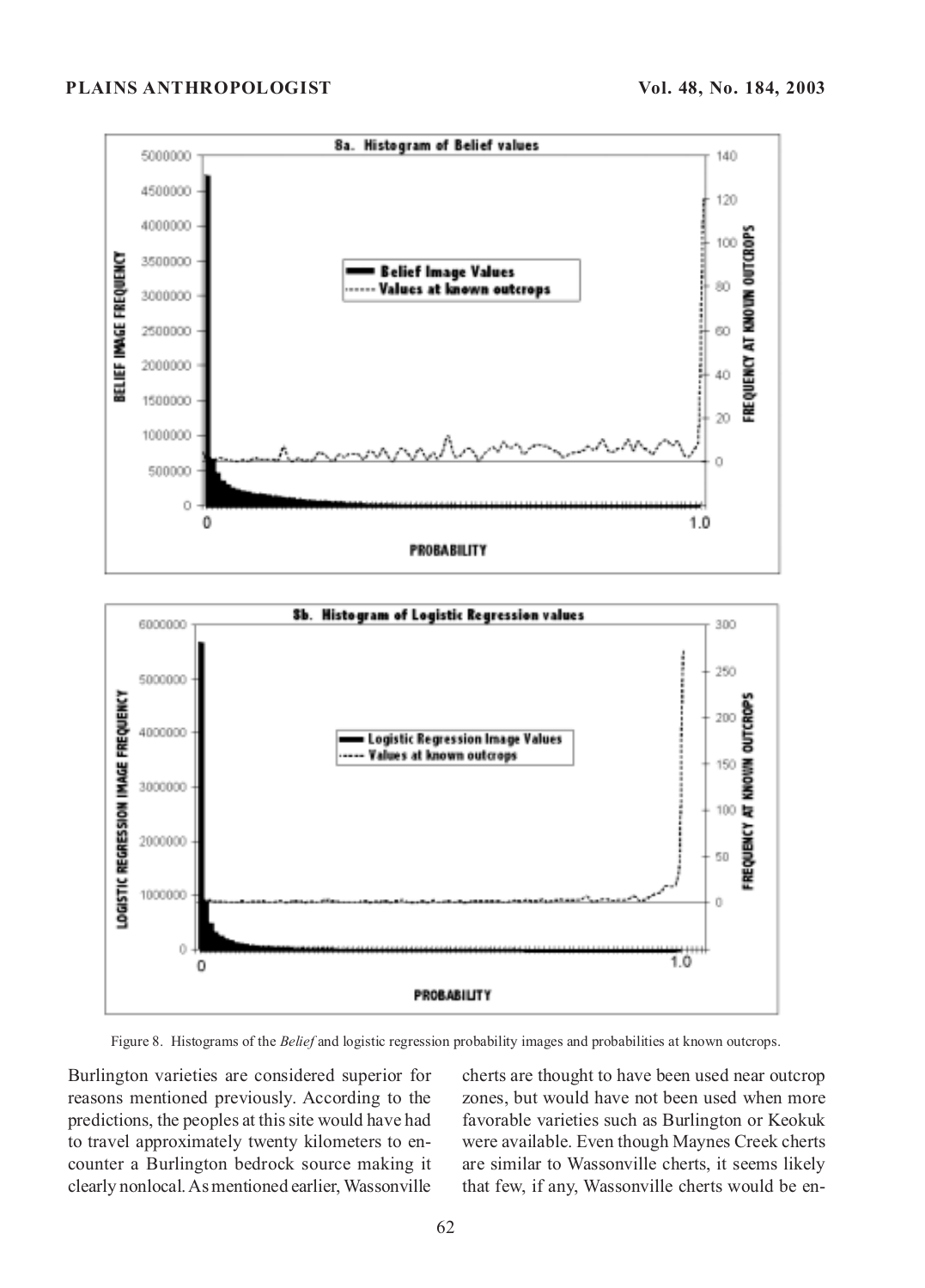

Figure 9. Relationship of 13LE357 to predicted outcrops within ten-kilometer buffer zones.

countered at 13LE357 due to its distance from the site and inferior knapping quality. Source areas for Maynes Creek cream chert are abundant in central Iowa and were used extensively in that region by prehistoric peoples (Morrow 1994a:121). Morrow (1994a:121) states that coarse pieces of this variety were used in southeast Iowa, however, and were obtained from local glacial till deposits in that region. Therefore, this type can also be considered local.

Chipped stone artifacts from 13LE357 were placed into three categories: tools, tested cobbles

|  | Table 3. Lithic types based on artifact categories from 13LE357. |  |  |  |  |  |
|--|------------------------------------------------------------------|--|--|--|--|--|
|--|------------------------------------------------------------------|--|--|--|--|--|

|                         |                               | <b>Tested Cobbles</b> |                       |
|-------------------------|-------------------------------|-----------------------|-----------------------|
| <b>Lithic Type</b>      | <b>Tools</b>                  | and Cores             | <b>Flaking Debris</b> |
| Burlington              | 8                             | 5                     | 134                   |
| Keokuk                  |                               | 5                     | 239                   |
| Keokuk/Burl             | $\mathfrak{D}_{\mathfrak{p}}$ | $\theta$              | 53                    |
| Warsaw Chalcedonic      | $\Omega$                      | $\theta$              | 4                     |
| Cobden/Dongola          | 2                             | $\theta$              | 4                     |
| Salem (Spergen)         | $\Omega$                      | 0                     | 13                    |
| <b>Brown Chalcedony</b> | 0                             | $\theta$              |                       |
| Shakopee Oolitic        | 0                             | $\theta$              |                       |
| Misc. Chert             | 2                             | $\theta$              | 29                    |
| Obsidian                | $\Omega$                      | $\theta$              |                       |
| Maynes Creek Cream      | $\mathbf{0}$                  |                       | 3                     |

and cores, and flaking debris based on Artz et al. (1995) identification and categorization. They were grouped by lithic type (Table 3). A majority of these artifacts were of the Keokuk and Burlington types. The predictive model shows the Burlington Formation outcropping at a greater distance than the Keokuk and this suggests trade or travel to obtain this better quality material.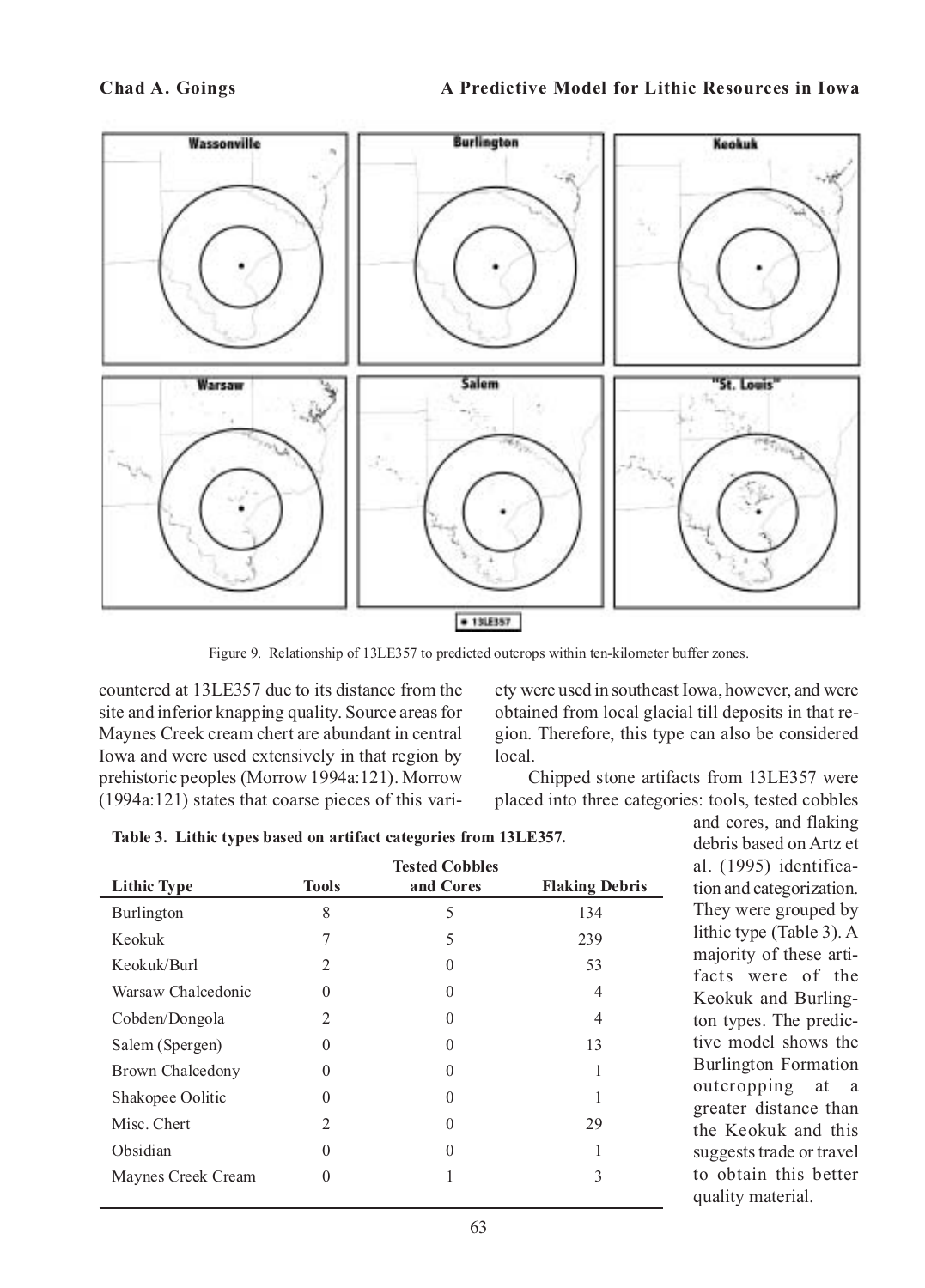|                                | Local | <b>Nonlocal</b> | <b>Totals</b> |
|--------------------------------|-------|-----------------|---------------|
| Tools                          | O     | 19              | 19            |
| Tested material/flaking debris | 21    | 442             | 463           |
| Total                          | 21    | 461             | 482           |
|                                |       |                 |               |

**Table 4. Distributions of local versus non-local materials based on artifact type.** in the same area. In that

Nonlocal types include Keokuk, Burlington, Cobden/Dongola, Shakopee Oolitic, and obsidian. The Brown Chalcedony and miscellaneous chert types were not identifiable as local or nonlocal. Cobden/Dongola chert types are from the St. Louis Formation, but the only source areas known are in southern Illinois (Morrow 1994a:126). However, Cobden chert is occasionally encountered in archaeological sites in eastern and central Iowa (Morrow 1994a:126). The material is of high knapping quality, and this could suggest the material was traded. Finally, the Shakopee Oolitic type source area is known to be in southeastern Minnesota, northeast Iowa, and southwestern/eastern Wisconsin, and occurs archaeologically mostly in northeast Iowa near its source area (Morrow 1994a:118). There was one flake of Shakopee Oolitic recovered from the site, which may be from the resharpening of a tool not recovered. The obsidian artifacts are clearly nonlocal as there are no known source areas in Iowa.

Table 4 shows the distribution of materials based on artifact types. Due to small cell sizes for some types, statistical analysis was not preformed. The people of 13LE357 had a tendency to use highquality material that was not immediately available to them. Interestingly, even most of the tested cores and cobbles could not be considered local. This suggests one of three possibilities: (1) special trips were made to collect high-quality lithic resources, (2) the material was traded, or (3) the model did not predict local sources for those varieties.

#### **DISCUSSION**

Based on the small number of known natural chert outcrops the method of comparing the ground surface DEM to the interpolated bedrock surface DEM is a valid one. Most chert outcrops occurred within areas of predicted outcrop zones. Many streams showed multiple formations outcropping case, the stratigraphically lower formations are more likely to be outcropping than higher formations. For example, the "St. Louis" Formation is showing to

outcrop in streams in Des Moines County, but few wells in that county encountered that formation. Therefore, this area was extrapolated and not interpolated for the "St. Louis" Formation. The lower formations such as the Wassonville, Burlington, and Keokuk are more likely outcropping.

The *Belief* image was accurate because it showed most of southeast Iowa with low probabilities for rock outcrops, but high probabilities at known rock outcrops (Figure 5). Tests against known outcrops demonstrated that the four predictors were correct in identifying outcrops. The *Belief* image can therefore be compared to the predicted outcrop zones to further narrow down the likelihood of a chert outcrop. The combination of both methods shows where a chert variety is outcropping and probabilities within that area of a greater likelihood.

The logistic regression probability image was also a good outcrop predictor based on the test areas (Figure 6). This image is more conservative than the *Belief* image and has fewer values in the middle probability range. In other words, the image shows vast areas where probabilities are extremely low and fewer areas where probabilities are high. Both the *Belief* and logistic regression images could be useful for narrowing down outcrop areas within the predicted outcrop zones. By reclassifying either the *Belief* image or the logistic regression image to show only areas with high probabilities (e.g., greater than 0.95), a useful tool for identifying rock outcrops would be created. A simple intersection between this image and the various predicted zones obtained by the deterministic methods would show areas of high probabilities for specific chert outcrops (for an illustration of this approach see Figure 9).

Cherts available in the form of stream gravels could also be assigned by these methods. For an outcrop zone within a particular stream, it can be assumed that stream gravels of that chert will be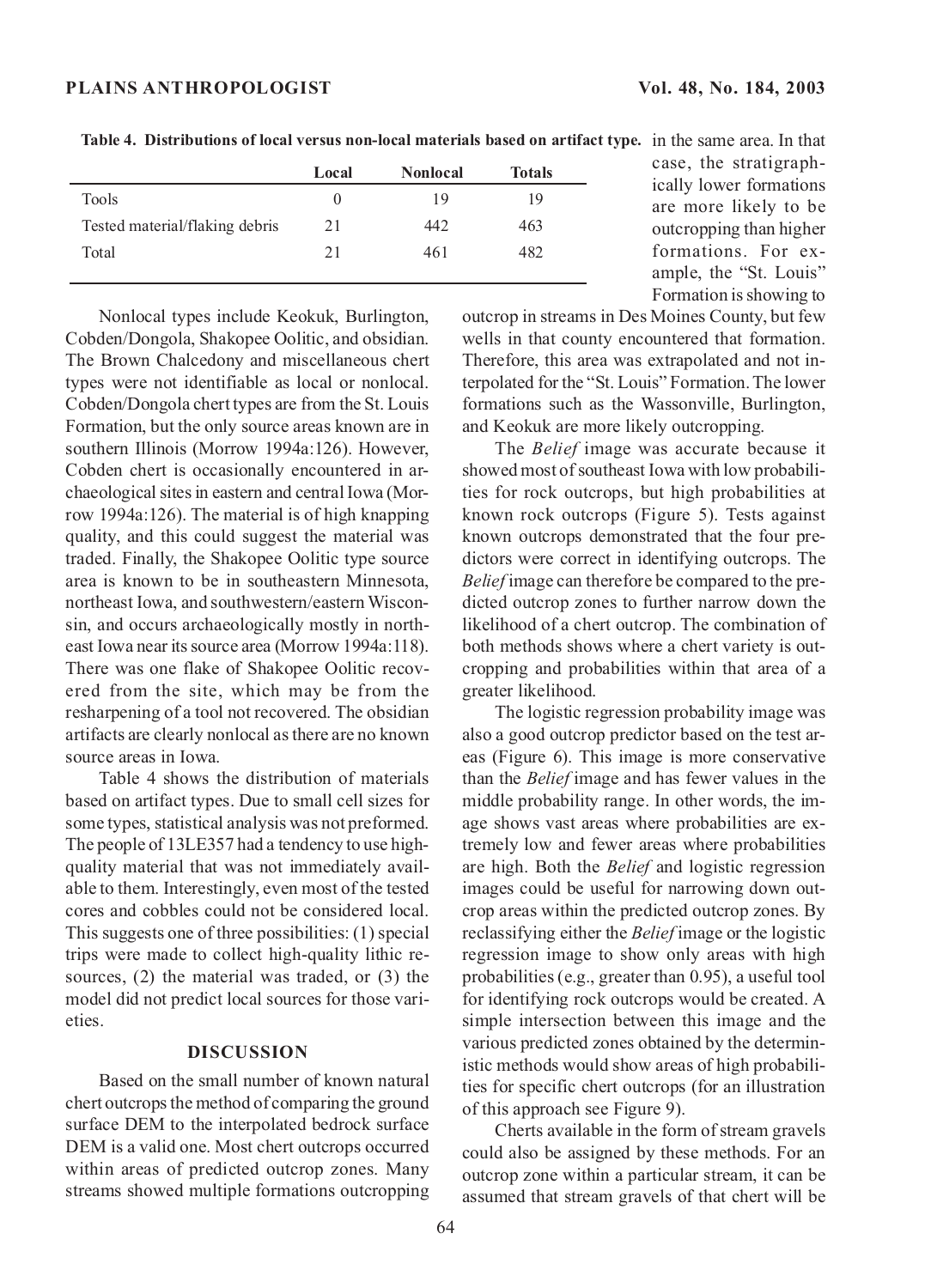found with larger nodules closer to the source and smaller nodules down stream. The deterministic model includes stream bottoms in its outcrop zones, and in reality, the stream is more likely to be incised below the elevation of the chert-bearing rock indicating a strong likelihood for those cherts in the stream's basal lags.

Many GIS programs offer the ability to create 3-dimensional maps from DEMs. Predicted outcrop zones can easily be draped over DEMs allowing the viewer to visually determine the vertical position of the various chert-bearing formation outcrops. This would help determine the amount of energy prehistoric people would need to expend to obtain that resource from the bedrock. As mentioned earlier, the predicted "St. Louis" outcrop zone was extrapolated in eastern Des Moines County where there were no well points for that formation. A 3-dimensional view would show that the "St. Louis" extrapolated elevations are above the ground surface elevations and is not exposed in the stream valleys of eastern Des Moines County as the stratigraphically lower formations are. In this case, the "St. Louis" cherts would be an excellent candidate for till deposits to the south, as glaciers were a main force in removing this chert-bearing formation.

In a deliberate attempt to only use continuous data, soil maps were not attempted in this predictive model. Soil data does provide further reliability for predicted areas, however. For example, an area shown to be a high probability within the Burlington outcrop zone and also mapped as a Nordness Rock Outcrop soil type gives more evidence for knowing that a Burlington outcrop is likely at that location.

There are some limitations to using these methods. One is that it does not account for chert obtained through glacial till deposits, but glacial transport is hard on fine-grained chert making knappable pieces of sufficient size a rare occurrence (Toby Morrow, personal communication 2002). Also, there are unconformities in some bedrock formations that make it difficult to predict where they will and will not occur. For a particular area of interest this could be overcome by a closer examination of strip logs to see where that formation was encountered. Finally, some areas of the state have

more wells than others due to differing populations and qualities of strip logs.

The focus of the paper is to locate bedrock exposures of chert. In reality, chert found in bedrock can present many problems for knappers. First, the exposed chert is commonly too weathered from freeze-thaw action to be of high knapping quality. Second, the extraction of chert from the bedrock is often difficult. Meyers (1970) concluded that secondary stream gravels would have been the best source of chert for prehistoric people in the lower Illinois Valley, but he does list chert found in bluff outcrops as second in importance over alluvial valley floors and talus deposits (Meyers 1970:34). A predictive model such as this should be a good start for chert availability.

If these methods were applied to the entire state of Iowa it could be an important source of information for Cultural Resource Management and research projects. Lithics recovered from site mitigations could be compared to predicted outcrop zones to help in determining the sources of the lithics. Furthermore, such a modeling effort could contribute to the knowledge already gained from previous excavations in the state. An examination, such as that performed on 13LE357, on many sites in one area could start to reveal patterns in procurement and group interactions. As Meyers clearly illustrates in his study of chert resources in the lower Illinois Valley, "chert is in many ways ideal for delineating prehistoric trade routes and networks" (Meyers 1970:5).

#### **CONCLUSIONS**

Archaeologists are interested in knowing the distribution and knapping quality of chert within a region to infer behavior about the procurement and use of that resource by prehistoric peoples. There was a reliance on many natural resources for the survival and sustenance of these people. Due to taphonomic processes, evidence of these resources may be lost, and resources must be commonly inferred from secondary evidence. Generally, the most abundant artifacts found at a prehistoric archaeological site are the chipped stone tool and associated debitage. In Iowa, chert was a valuable resource in the making of these tools and could be obtained from glacial or stream gravels or through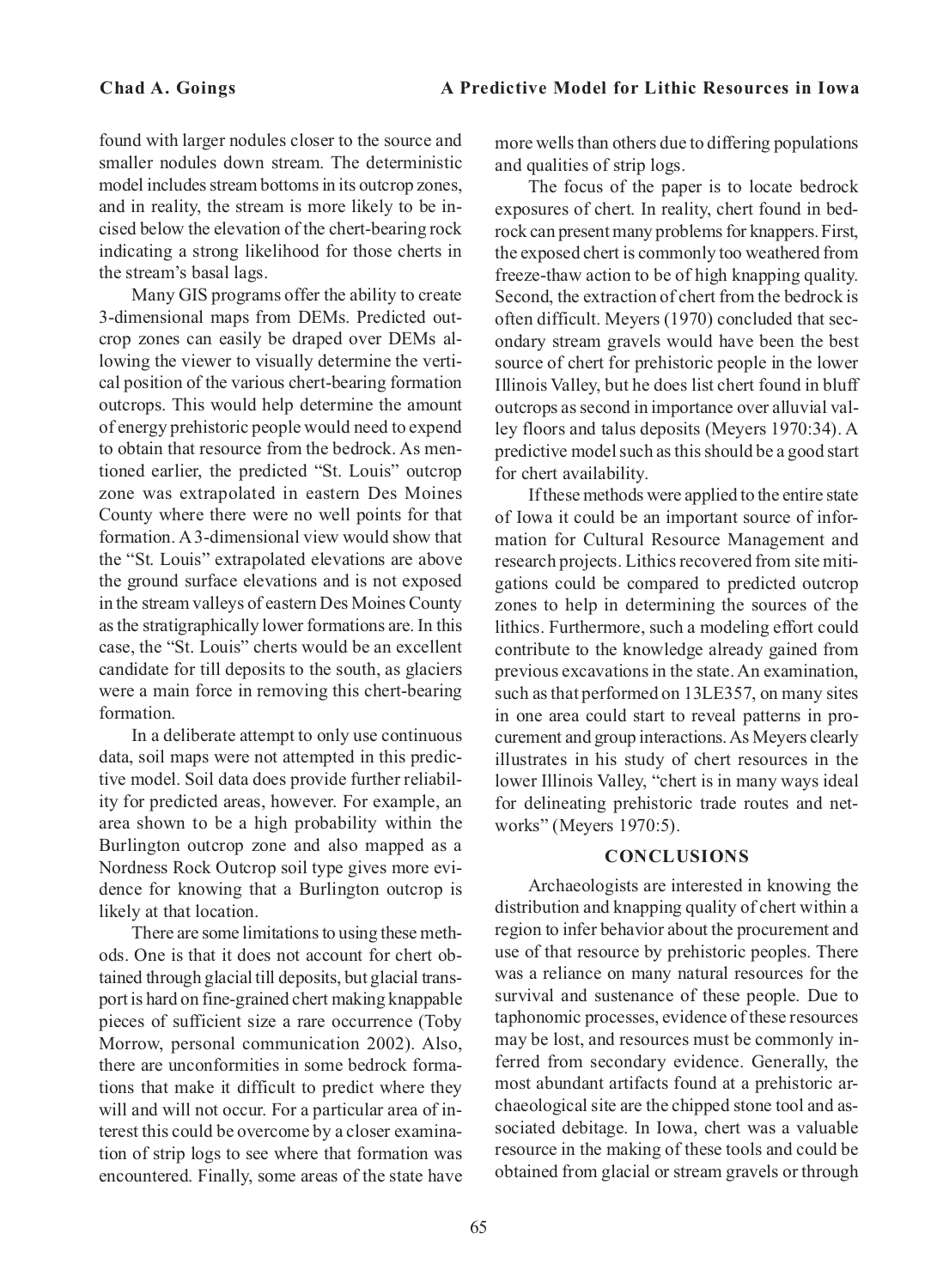extraction from bedrock outcrops.

Knowing where chert exists within the environment can help answer many questions about prehistoric behavior. For example, was the chert recovered from an archaeological site local or nonlocal? Was a certain variety of chert used for making a certain type of tool? Was the nonlocal chert traded? Were special trips required to obtain high-quality, nonlocal chert? Was the distribution of chert among groups preferential?

Using GIS can enhance studies that map the distributions of chert varieties within a region. Outcrop zones can be designated and river gravels can be assigned to various components of a watershed. In any region chert recovered from a nearby archaeological site could be classified as local or nonlocal, and distance to outcrop areas calculated with a relatively high degree of accuracy. GIS technology is increasing in efficiency rapidly, and as it does this type of study will only improve. No longer is it necessary to walk a river system to map known chert varieties; GIS applications can do much of that work in a shorter amount of time. Moreover, this model can provide the basis for a systematic evaluation of lithic procurement in the state of Iowa.

#### **ACKNOWLEDGEMENTS**

This research started as a volunteer project for the Iowa Office of the State Archaeologist under the direction of Joe Artz. His thoughts, ideas and support have contributed greatly to this paper. I would also thank to Dr. Kenneth L. Kvamme, University of Arkansas, who has been invaluable to me as my graduate advisor. He has given me much of the knowledge needed to complete this project. I extend my gratitude to my thesis committee members Dr. Marvin Kay and Dr. Jerome C. Rose, both of the University of Arkansas. I would also like to thank Toby Morrow and John Swigart for reviewing the paper and providing some excellent feedback. The following people have also helped me along the way: Bill J. Bunker of the Iowa Geological Survey Bureau, Dr. Peggy Guccione and Dr. John Dixon of the University of Arkansas, Dr. Robert Lafferty of Mid-Continental Research Associates, and graduate students Gregory Vogel, Michelle Berg Vogel, John Dennis, Jenny Bales, Duane Simpson and Chris Rohe. Any errors in the paper are mine, and should not be attributed to any of the previously mentioned individuals.

I would like to thank the Plains Anthropological Society for recognizing my thesis work by granting me the Student Paper Award at the 2001 Plains Conference. I found the student paper contest to be an excellent means of sharpening my writing and presenting skills. The monetary award was helpful to me as a poor graduate student and most importantly, the back issues of *Plains Anthropologist* I received will no doubt be a great resource to me in my career.

Finally, I would like to thank my family. To my wife Beth, I cannot thank you enough for your love, sacrifice, and support. To my mother, I can always count on you to be there for me and I am so grateful to have you. I want to thank the Tracey family for putting up with my absences so I could go "chert hunting" and I would like to thank Nathan and Quentin, in particular, for accompanying me.

#### **REFERENCES CITED**

- Allen, Kathleen M. S., Stanton W. Green, and Ezra B. W. Zubrow
	- 1990 *Interpreting Space: GIS and Archaeology*. Taylor & Francis, London.

Anderson, Wayne I.

1998 *Iowa's Geological Past: Three Billion Years of Change*. University of Iowa Press, Iowa City.

Arnold, Den E.

1985 *Ceramic Theory and Cultural Process*. Cambridge University Press, Cambridge.

- Artz, Joe Alan, Cherie E. Haury, Michelle Berg Vogel, and Gregory Vogel
	- 1995 *Phase II Archaeological Test Excavations at 11 Archaeological Sites in the Montrose Bottom, Primary Roads Project F-61-1(55)—20-56 a.k.a. PIN 79- 56040-1, Lee County, Iowa.* Highway Archaeology Program vol. 18, no. 23. The University of Iowa, Iowa City.

Ballard, David N., Jr.

1983 *Cherts of the Upper Skunk River Valley, Story County, Iowa.* Archaeological Laboratory, Iowa State University, Ames.

1984 Cherts of the Upper Skunk River Valley, Story County, Iowa. *Iowa Archaeological Society Newsletter* 110:4-7.

Birmingham, Robert A. and Alan P. Van Dyke

1981 Chert and Chert Resources in the Lower Rock River Valley, Illinois. *Wisconsin Archeologist* 62:347-360.

Brandt, Roel, Bert J. Groenwoudt, and Kenneth L. Kvamme 1992 An Experiment in Archaeological Site Location: Modeling in the Netherlands Using GIS Techniques. *World Archaeology* 24(2):268-282.

Church, Tim

1996 Lithic Resources of the Bearlodge Mountains, Wyoming: Description, Distribution, and Implications. *Plains Anthropologist* 41:135-164.

Church, Tim R., R. Joe Brandon, and Galen R. Burgett 2000 GIS Applications in Archaeology: Method in Search of Theory. In *Practical Applications of GIS for Archaeologists: A Predictive Modeling Kit*, edited by Konnie L. Westcott and R. Joe Brandon, pp. 135-155. Taylor & Francis, London.

Clark, G. R.

1985 Distribution and Procurement of Lithic Raw Materials of Coal Burn Origin in Eastern Montana. *Archaeology in Montana* 26(1):36-43.

Densen, Tian and Jim Peterson

1995 Mapping the Australian Duricrusts: Can Distribution Be Derived from Terrain Maps? *Australian Geographic Studies* 30:87-93.

Eastman, J. Ronald

1999 *IDRISI 32, Guide to GIS and Image Processing,* vol.